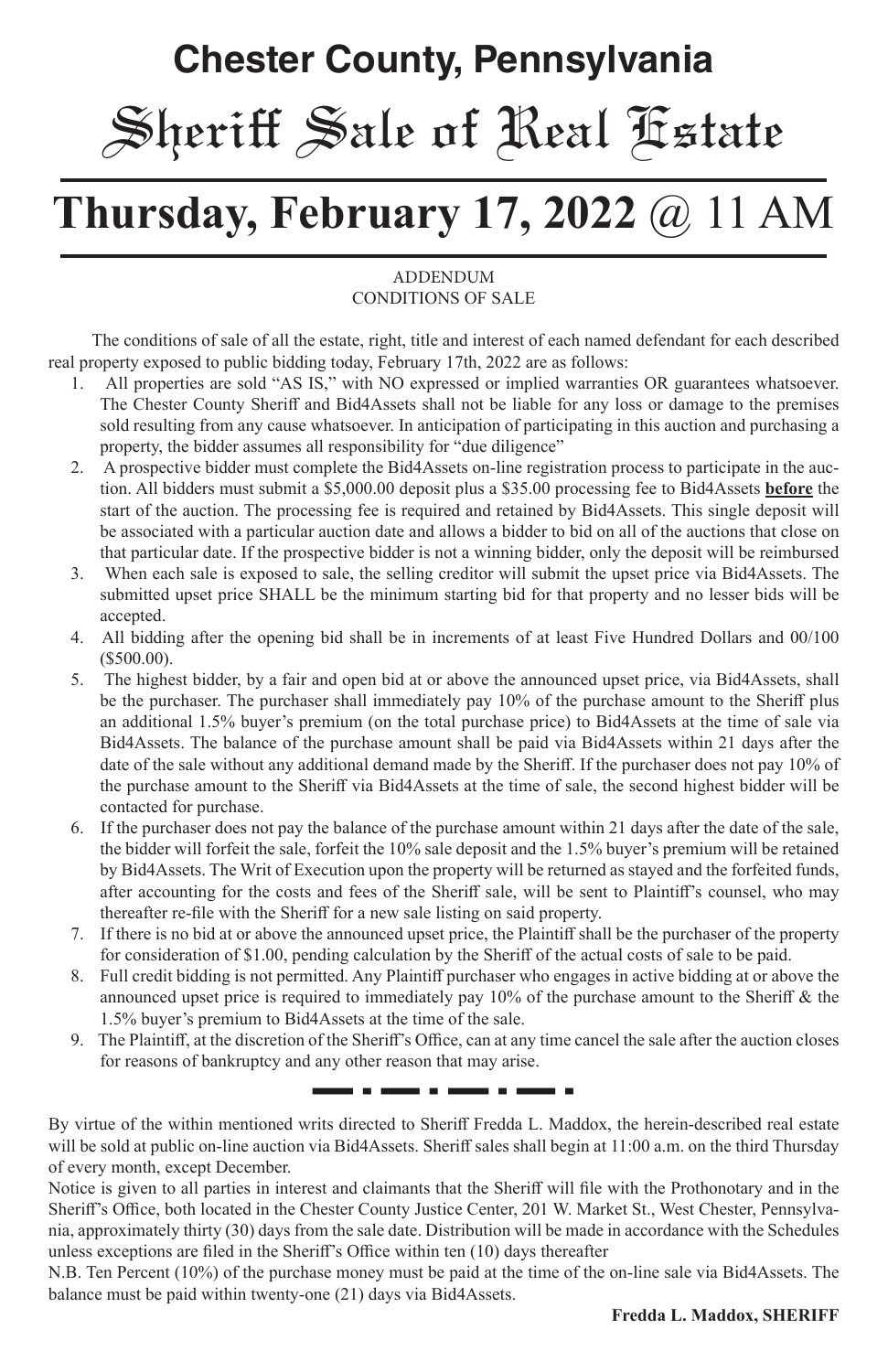# **SALE NO. 20-1-10 Writ of Execution No. 2019-06502 DEBT \$237,737.04**

ALL THAT CERTAIN tract of land situate in West Nottingham Township, Chester County, Pennsylvania, bounded and described according to a final subdivision plan thereof prepared by Kenneth G. Crossan, Professional Land Surveyor, dated 05/26/1986, revised 07/28/1986 and recorded as Plan no. 6929 on the Office of the Recorder of Deeds of Chester County, as follows:

BEGINNING at a point near the center line of Red Pump Road, known as T-304, a corner of land now or late of Norman Wolgin and Sylvan M. Cohen; thence along said Red Pump Road, South 28 degrees 54 minutes 00 seconds East 186.58 feet to a point; a corner of Lot No. 2 on said plan; thence along the same South 53 degrees 25 minutes 41 seconds West 514.10 feet to a point in line of other lands of Rose Chase Eshleman; thence along the same North 42 degrees 54 minutes 15 seconds West 131.09 feet to a point in line of land of aforesaid Wolgin and Cohen; thence along the same North 32 degrees 44 minutes 22 seconds East 130.00 feet, North 43 degrees 53 minutes 36 seconds East 99.37 feet and North 54 degrees 45 minutes 39 seconds East 333.94 feet to the point and place of beginning.

BEING Lot No. 1 as shown on said Plan.

CONTAINING 2.215 acres of land more or less.

UNDER AND SUBJECT TO THE FOL-LOWING DEED RESTRICTIONS

1. Any dwelling place on the premises shall be of a design that would provide not less than 1,500 square feet of living area exclusive of basements, garages, root cellars and the like.

2. No mobile home or mobile home type

dwelling whether brought in on wheels or on a trailer in separate parts, shall be placed on the premises for dwelling purposes.

Tax Parcel # 68-5-3.3

PLANTIFF: DITECH FINANCIAL LLC VS

DEFENDANT: **E. WILHELMINA CLAY A/K/A ETHEL WILHELMINA CLAY, INDIVIDUALLY AND AS ADMINIS-TRATRIX OF THE ESTATE OF WAL-LACE H. CLAY A/K/A WALLACE HEN-RY CLAY**

SALE ADDRESS: 164 Red Pump Road, Nottingham, a/k/a Nottingham Township, PA 19362

PLANTIFF ATTORNEY: **RAS CITRON, LLC 855-225-6906**

# **SALE NO. 20-7-321 Writ of Execution No. 2020-00132 DEBT \$199,512.10**

Property situate in the OXFORD BOR-OUGH, CHESTER County, Pennsylvania

BLR# 6-9-77.3P

IMPROVEMENTS thereon: Residential Dwelling

PLAINTIFF: Freedom Mortgage Corporation

VS

#### DEFENDANT: **Charles Rutledge, IV, Rachel Rutledge**

SALE ADDRESS: 259 South 4th Street, a/k/a 259 South Fourth Street, Oxford, PA 19363-1841

PLANTIFF ATTORNEY: **PHELAN HALLINAN DIAMOND & JONES, LLP 215-563-7000**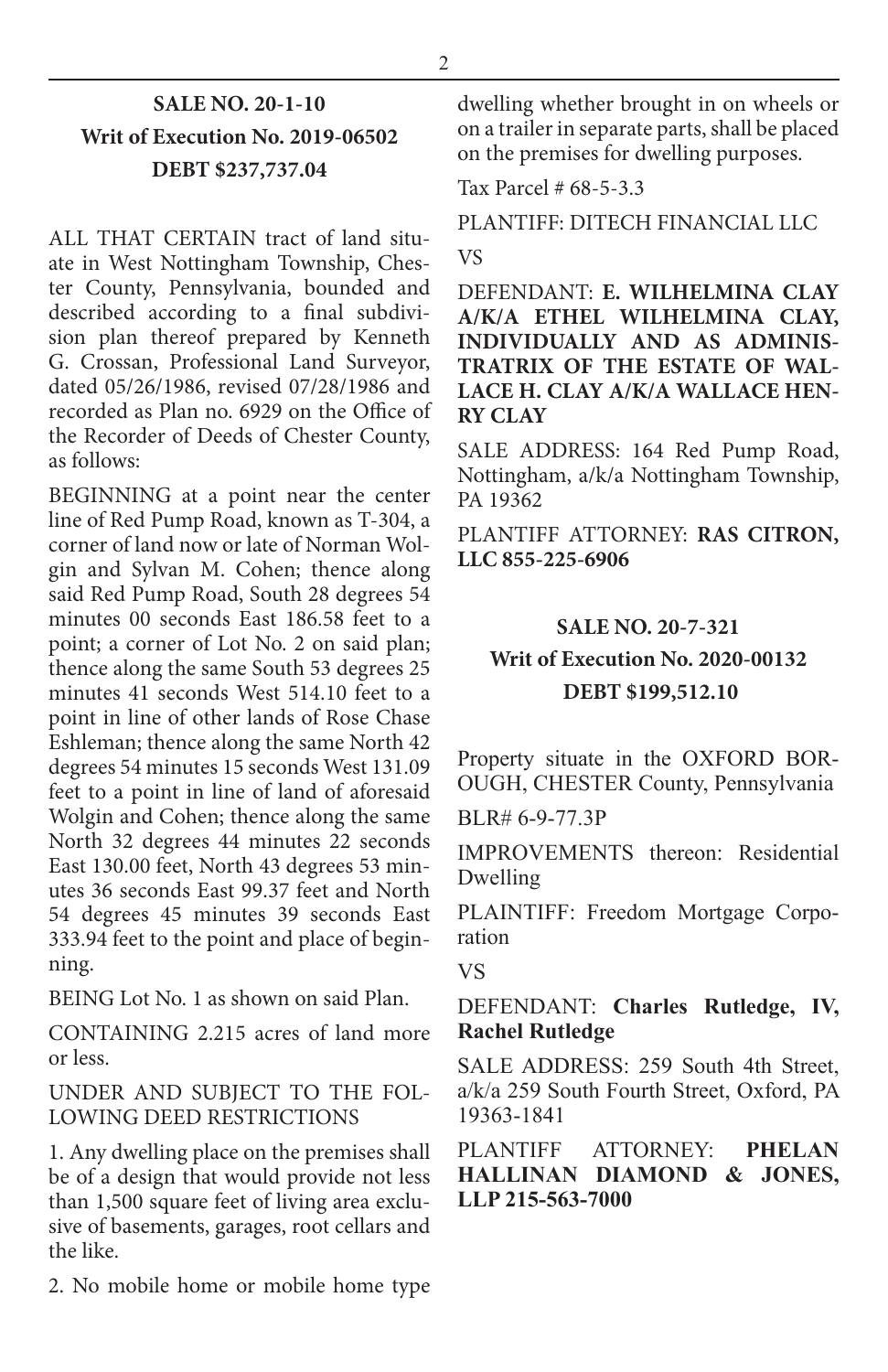#### **SALE NO. 21-3-16 Writ of Execution No. 2018-07313 DEBT \$287,522.35**

ALL THAT CERTAIN lot or piece of ground with the buildings and improvements thereon erected, situate in the township of East Whiteland, County of Chester and Commonwealth of Pennsylvania, and described according to a Plan made for F. H. Construction Company known as "Hill Brook Park" said Plan made by Chester Valley Engineers, Inc., Consulting Engineers, Paoli, Pennsylvania, dated 1/3/1961 and ALST revised 3/30/1961, as follows, to wit:

BEGINNING at a point on the southeasterly side of Hill Brook Circle (50 feet wide) said point measured by the 5 following courses and distances from a point of curve on the northeasterly side of Conestoga Road (Route #401) (50 feet wide)' (1) leaving Conestoga Road on the arc of a circle curving to the right with the radius of 13 feet, the arc distance of 20.42 feet to a point of tangent on the southeasterly side of Hill Brook Circle (said point of tangent being the northwestern portion of "Leg" of Hill Brook Circle which has "U" shaped courses)' (2) north 24 degrees 51 minutes 30 seconds east, measured along the said side of Hill Brook Circle, 92.64 feet to a point of curve in the same; (3) northeastwardly measured still along the said side of Hill Brook Circle on the arc of a circle curving to the right having a radius of 225 feet the arc distance of 1418.47 feet to a point of tangent in the same; (4) north 62 degrees 40 minutes east, measured still along the said side of Hill Brook Circle, 360 feet to a point of curve in the same and (5) northeastwardly measured still along the said side of Hill Brook Circle, on the arc of a circle curving to the right having a radius of 1,590 feet, the arc distance of 356.14 feet to the point of beginning; thence extending from said point of beginning measured along the said side of Hill

Brook Circle, the 2 following courses and distances; (1) northeastwardly on the arc of a circle curving to the right having a radius of 1,590 feet the arc distance of 165.58 feet to a point, the chord of said bearing north 78 degrees 29 minutes east, 165.50 feet to a point of tangent in the same, (2) north 81degrees 28 minutes east, 15.23 feet to a point, thence extending south 8 degrees 32 minutes east, 23.9 feet to a point, thence extending south 57 degrees 30 minutes east, 164.37 feet to a point; thence extending north 14 degrees 30 minutes west 291.62 feet to the first mentioned point and place of beginning.

Being Lot #23 as shown on the above-mentioned Plan.

Being the same premises which Carol R. Judge nka Carol Burke by deed dated 1/23/93 and recorded 2/8/93 in Chester County in Record book 3502 Page 291 conveyed unto Barbara R. Guenther and Richard W. Guenther, W/H, in fee.

And being the same premises which Richard Guenther by Deed dated 6/27/11 and recorded in Chester County in record book 8210 page 1004 conveyed his interest unto Barbara R. Guenther, in fee.

Being UPI # 42-3-32.7

PLAINTIFF: Trumark Financial Credit Union

VS

DEFENDANT: **Diane D. Weaver and James E. Weaver, Jr.**

SALE ADDRESS: 28 Hillbrook Circle, Malvern, PA 19355

PLAINTIFF ATTORNEY: **HILL WAL-LACK LLP 215-579-7700**

#### **SALE NO. 21-3-19 Writ of Execution No. 2018-05925 DEBT \$315,539.00**

All that certain tract or piece of land with the buildings and improvements thereon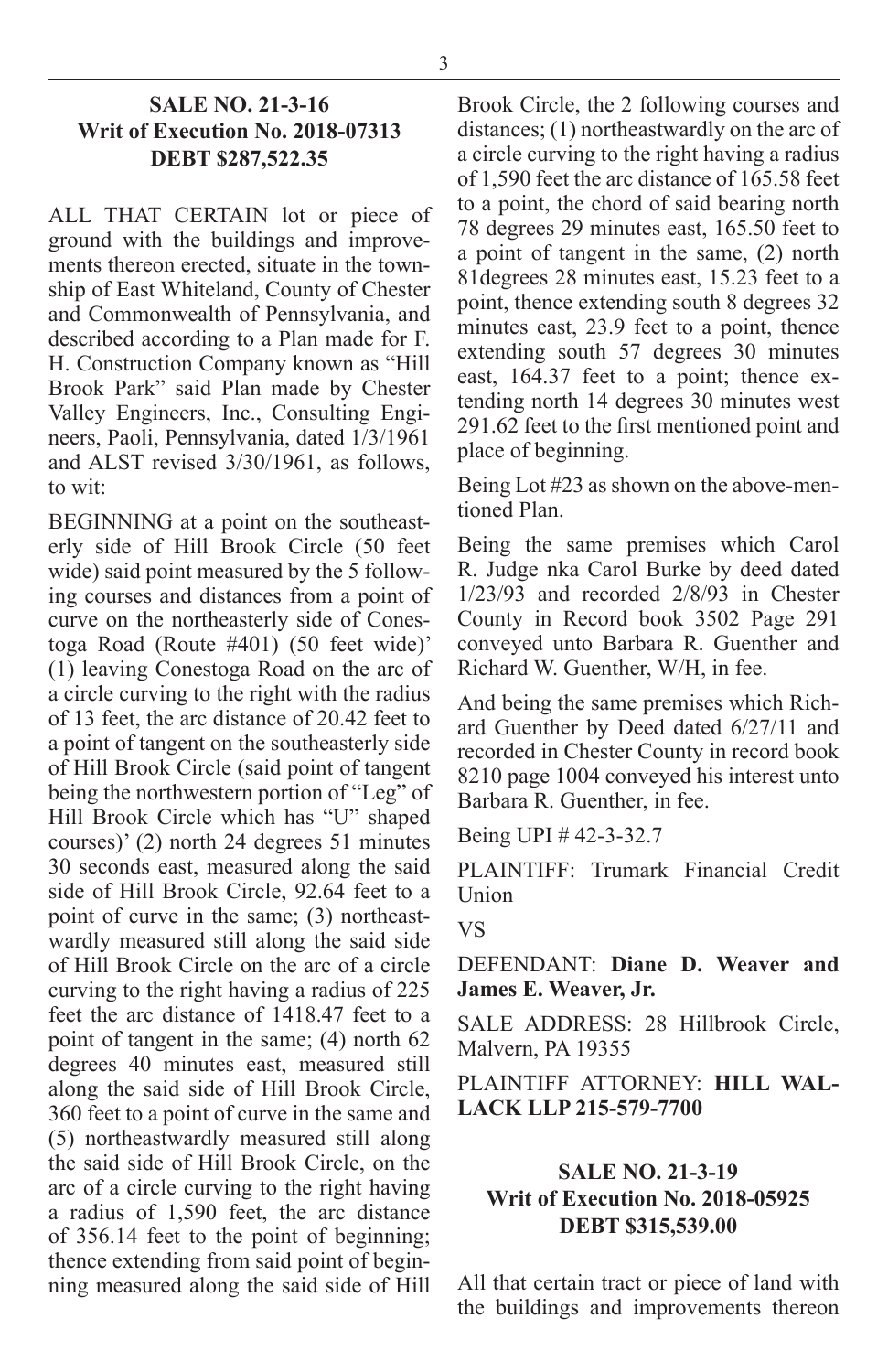erected, hereditaments and appurtenances, situate in Caln Township, County of Chester, Commonwealth of Pennsylvania, Bounded and described according to a plan of Fern M. Pike estate, made by Berger and Hayes, Inc., Consulting Engineers and Surveyors, Thorndale, PA dated 4/5/1988.

#### BEING UPI # 39-3L-110

All that certain lot or tract of land situate in the Township of Caln, County of Chester and Commonwealth of Pennsylvania said land being known as lot no. 32 as shown on a plan known as Carver Court, Caln Township, Chester County, Pennsylvania, dated 11/23/1948, revised 1/4/1954, and recorded on 3/12/1954 in plan book 3 page 53, in the land records of Chester County, Pennsylvania.

#### BEING UPI # 39-3-104

#### PLAINTIFF: Prosper Bank

VS

#### DEFENDANT: **Coatesville Solar Initiative LLC**

SALE ADDRESS: 1103 Foundry Street and 110 Foundry Street, Coatesville, PA 19320

#### PLAINTIFF ATTORNEY: **ANTHONY R. DISTASIO, ESQUIRE 610-374-7320**

# **SALE NO. 21-5-50 Writ of Execution No. 2020-03617 DEBT \$304,692.97**

ALL THAT CERTAIN LOT OR PIECE OF GROUND SITUATE IN BOROUGH OF PHOENIXVILLE, CHESTER COUN-TY, PENNSYLVANIA, BOUNDED AND DESCRIBED ACCORDING TO A PLAN OF "PICKERING KNOLL", MADE BY HILTNER AND HITCHCOCK, REGIS-TERED SURVEYORS, DATED MAY 1926, AND RECORDED IN PLAN BOOK 1, PAGE 247.

TAX PARCEL # 15-18-9

IMPROVEMENTS thereon: Residential Dwelling & Lot

PLAINTIFF: U.S. Bank National Association as Legal Title Trustee for Truman 2016 SC6 Title Trust

VS

#### DEFENDANT: **Marc F. Novia & Donna D. Novia**

SALE ADDRESS: 24 Anderson Avenue, Phoenixville, PA 19460

#### PLAINTIFF ATTORNEY: **ROMANO, GARUBO & ARGENTIERI 856-384- 1515**

#### **SALE NO. 21-6-60 Writ of Execution No. 2019-05281 DEBT \$232,359.10**

ALL THAT CERTAIN lot or piece of land with the buildings and improvements thereon erected, hereditaments and appurtenances, situate in the Township of Caln, County of Chester and Commonwealth of Pennsylvania, bounded and described according to a Plan of a Portion of "Inglewood Development" made by Berger and Hay's Inc. Consulting Engineers and Surveyors, Coatesville, PA., dated August 4, 1968 and revised February 18, 1969, as follows, to wit:

BEGINNING at a point on the Easterly side of Municipal Drive (fifty feet wide) which point is measured the two following courses and distances from a point of curve on the Southerly side of a fifty feet wide Unnamed road, (1) extending from said point of curve on a line curving to the left having a radius of twenty five feet; the arc distance of thirty nine and twenty seven one-hundredths feet to a point of tangent; and (2) south 0 degrees, thirty minutes,

twenty seconds West, sixty-three and eighty-six one-hundredths feet to the point and place of beginning; thence extending from said beginning point South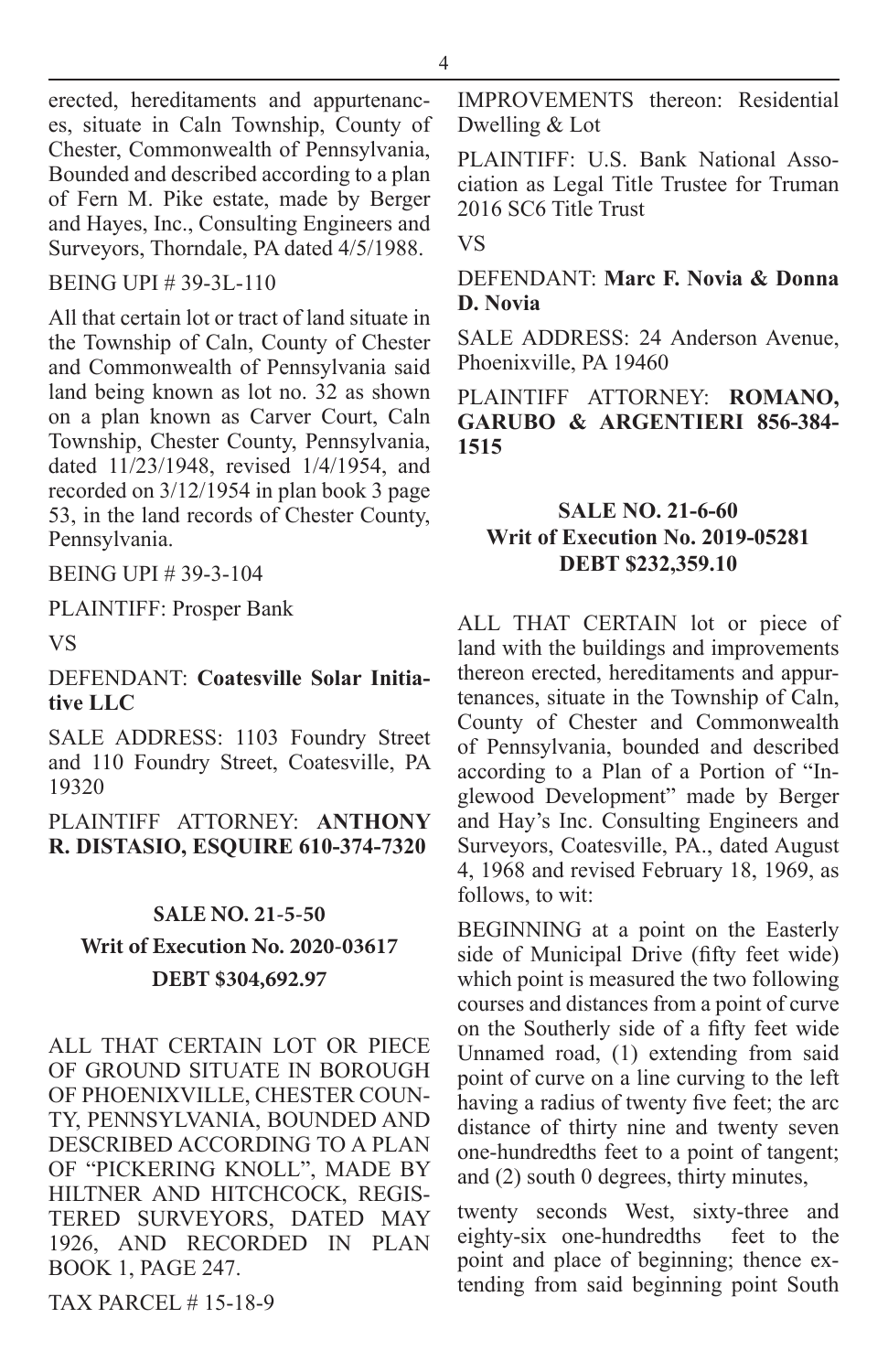Eighty nine degrees, twenty nine minutes, forty seconds East, one hundred sixty five feet to a point; thence extending south 0 degrees, thirty minutes, twenty seconds West, Eighty five feet to a point; thence extending north eighty nine degrees, twenty nine minutes, forty seconds West, one hundred sixty five feet to a point on the Easterly side of Municipal Drive aforesaid; thence extending along the same North 0 degrees, thirty minutes, twenty seconds East, Eighty five feet to the first mentioned point and place of beginning.

CONTAINING 14,025 square feet of land, be the same more or less. Being Lot # 208 as shown on the above mentioned Plan

Being same premises which Alan M. Milberg and Rita K. Milberg, his wife by deed dated 7/8/83 and recorded 7/20/83 in Chester County in Record book T61 Page 86 conveyed unto Barry Jerome Stewart and Brenda V. Stewart, his wife, in fee.

Being UPI # 39-4C-125

PLAINTIFF: Residential Mortgage Loan Trust 2013-TT2, by U.S. Bank National Association, Not in its Individual Capacity but Solely as Legal Title Trustee

#### VS

DEFENDANT: **Barry J. Stewart & Brenda V. Stewart**

SALE ADDRESS: 511 Municipal Drive, Thorndale, PA 19372

PLAINTIFF ATTORNEY: **HILL WAL-LACK LLP 215-579-7700**

### **SALE NO. 21-7-77 Writ of Execution No. 2020-02525 DEBT \$238,108.98**

Property situate in East Whiteland Township

Tax ID/UPI Parcel No. 42-03R-0035/42- 3R-35

Sold as the property of: The Unknown

Heirs of STOUGHTON L. WATTS Deceased

IMPROVEMENTS thereon: Residential Dwelling

PLAINTIFF: M&T Bank

VS

DEFENDANT: **The Unknown Heirs of Stoughton L. Watts, Deceased**

SALE ADDRESS: 16 Fairway Drive, Malvern, PA 19355

PLAINTIFF ATTORNEY: **KML LAW GROUP, P.C. 215-627-1322**

#### **SALE NO. 21-7-79 Writ of Execution No. 2016-06783 DEBT \$292,533.70**

Property situate in the TOWNSHIP OF EAST FALLOWFIELD, CHESTER County, Pennsylvania, being

BLR# 47-6-162

IMPROVEMENTS thereon: Residential Dwelling

PLAINTIFF: The Bank of New York Mellon Trust Company, National Association FKA The Bank of New York Trust Company, N.A. as Successor to JPMorgan Chase Bank, N.A., as Trustee for Residential Asset Mortgage Products, Inc., Mortgage Asset-Backed Pass-Through Certificates Series 2005-RS4

#### VS

#### DEFENDANT: **John F. Glah**

SALE ADDRESS: 130 Bridle Path Lane, Coatesville, PA 19320

#### PLAINTIFF ATTORNEY: **BROCK & SCOTT 844-856-6646**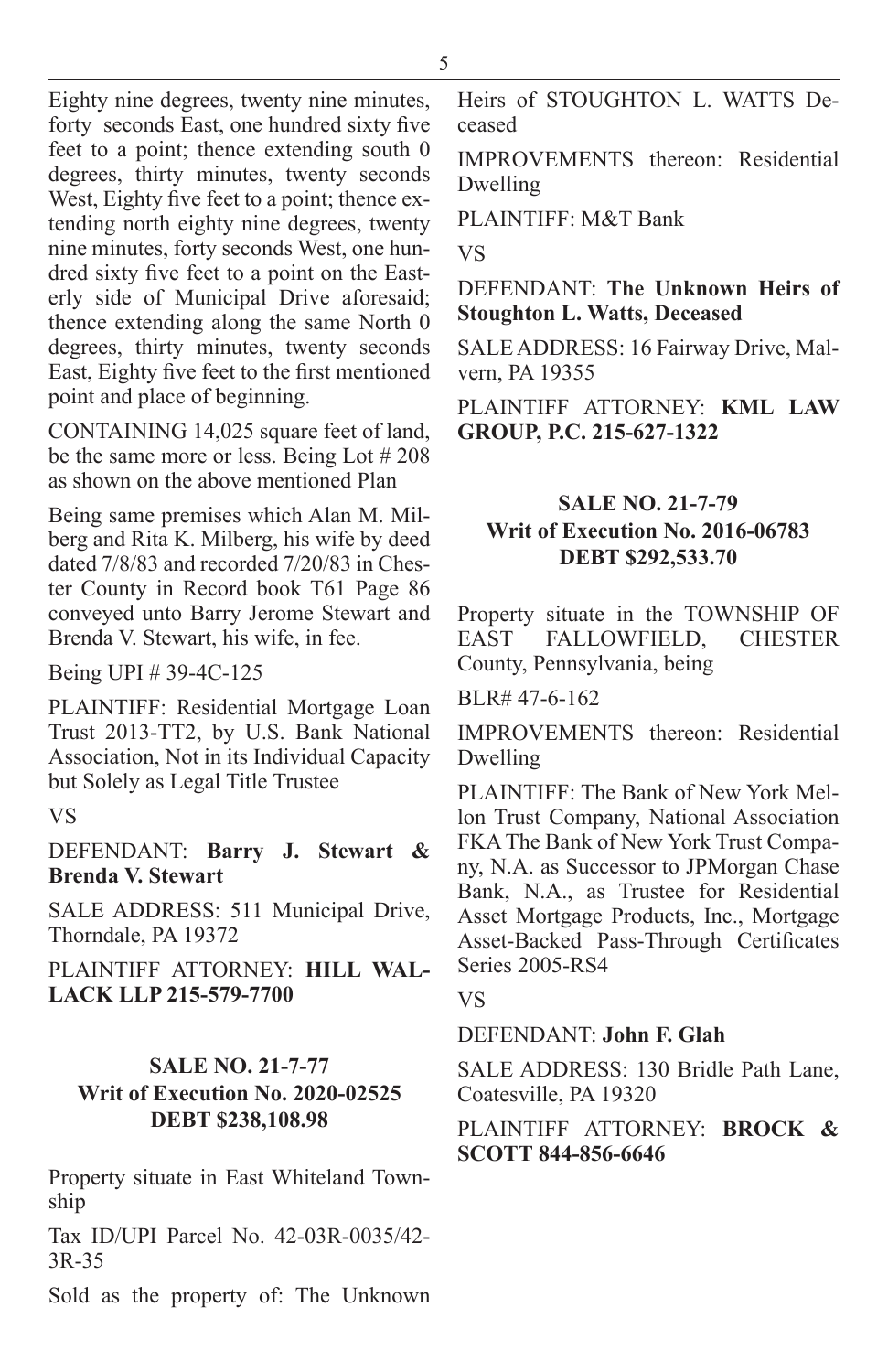# **SALE NO. 21-10-111 Writ of Execution No. 2018-09752**

#### **DEBT \$1,504.90**

ALL THAT CERTAIN tract of land known as 246 Fleetwood Street, situate in the City of Coatesville County of Chester and State of Pennsylvania.

Tax Parcel No.: 16-5-51.4

PLAINTIFF: City of Coatesville

VS

#### DEFENDANT: **Douglas R. Ricketts**

SALE ADDRESS: 246 Fleetwood Street, Coatesville, PA 19320

PLAINTIFF ATTORNEY: **PORTNOFF LAW ASSOCIATES, LTD. 484-690- 9300**

#### **SALE NO. 21-10-115**

# **Writ of Execution No. 2012-06098 DEBT \$30,156.75**

ALL THAT CERTAIN tract or parcel of ground with the buildings and improvements, thereon erected, hereditaments and appurtenances, Situate in Tredyffrin Township, Chester County, Pennsylvania.

Tax Parcel No.: 43-9L-1

PLAINTIFF: Tredyffrin/Easttown School **District** 

VS

#### DEFENDANT: **Lita M. Alston, Administratrix of the Estate of Lottie Alston**

SALE ADDRESS: 38 Summit Avenue, Tredyffrin Township, PA 19301

#### PLAINTIFF ATTORNEY: **PORTNOFF LAW ASSOCIATES, LTD. 484-690- 9300**

# **SALE NO. 21-10-116**

# **Writ of Execution No. 2019-05987**

#### **DEBT \$3,378.54**

ALL THAT CERTAIN lot or piece of ground, hereditaments and appurtenances, Situate in the Township of East Whiteland, County of Chester and Sate of Pennsylvania.

Tax Parcel No.: 42-3M-82

PLAINTIFF: Great Valley School District VS

#### DEFENDANT: **Mary Pat Wright**

SALE ADDRESS: 80 Rickmar Lane, E. Whiteland Township, PA 19355

PLAINTIFF ATTORNEY: **PORTNOFF LAW ASSOCIATES, LTD. 484-690- 9300**

#### **SALE NO. 21-10-126**

# **Writ of Execution No. 2021-02056 DEBT \$287,658.04**

ALL THAT CERTAIN, MESSAGE, LOT OR PIECE OF LAND SITUATE ON, IN THE TOWNSHIP OF NEW GARDEN, COUNTY OF CHESTER, STATE OF PENNSYLVANIA, BOUNDED AND DE-SCRIBED, AS FOLLOWS, TO WIT:

All that certain lot or piece of ground, situate in the Township of New Garden, County of Chester and Commonwealth of Pennsylvania, bounded and described according to a Final Subdivision Plan of Auburn Hills, prepared by Hillcrest Associates, Inc., dated 4-25-2002, last revised 11-26-2002 and recorded in Chester County as Plan No. 16614, as follows, to wit:

Beginning at a point on the Southerly side of Cezanne Court Cul de sac, a corner of Lot No. 28 as shown on plan; thence from said point of beginning along the said side of Cezanne Court on the arc of a circle curving to the left having a radius of 60.00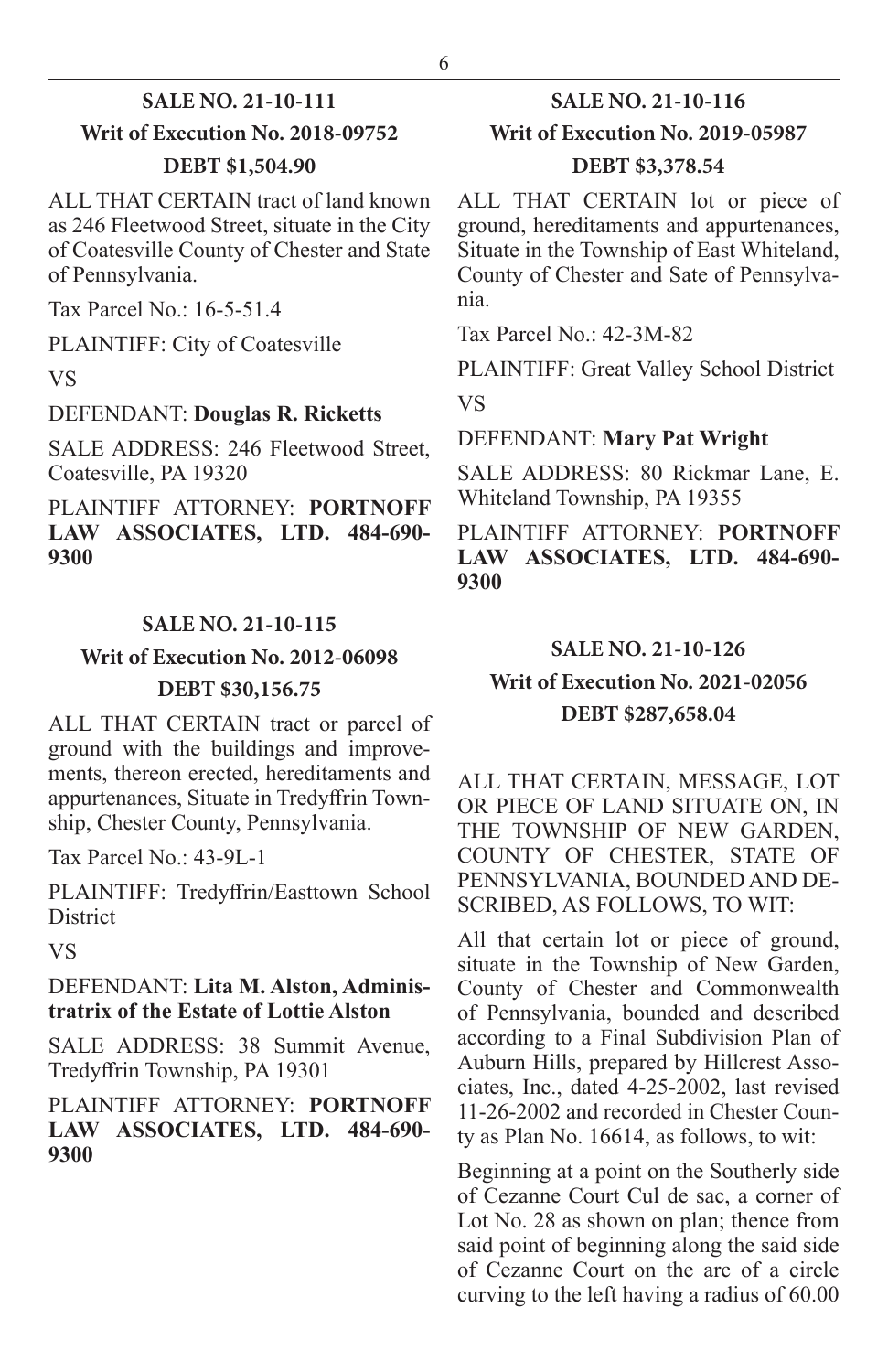feet the arc distance of 47.79 feet to a corner of Lot No. 33; thence along Lot No. 33 and also Lot No. 32 the 2 following courses and distances: (1) South 09 degrees 26 minutes 31 seconds West, through the bed of Sage Way (50 feet wide private right of way), 221.43 feet to a point of curve; (2) on the arc of a circle curving to the right having a radius of 150.00 feet the arc distance of 47.82 feet to a corner of Lot No. 30; thence along Lot No. 30 the following 3 courses and distances: (1) North 53 degrees 35 minutes 09 seconds West, crossing a drainage easement, 151.56 feet; (2) North 85 degrees 09 minutes 51 seconds West, 126.83 feet; (3) North 32 degrees 07 minutes 53 seconds West, 41.02 feet to a point in line of Lot No. 28; thence along Lot No. 28 the 2 following courses and distances: (1) North 52 degrees 07 minutes 30 seconds East, 264.07 feet; (2) South 82 degrees 58 minutes 05 seconds East, 74.43 feet to the first mentioned point and place of beginning.

Being Lot No. 29 as shown on said plan.

Together with and subject to the use of Sage Way (a common 50 feet wide private right of way) as shown on said plan. The 50 feet wide private right of way to be used and maintained by Lots No. 29, 30, 31 and 32 and to be used for public pedestrian access. New Garden Township shall have to right to access for maintenance vehicles and equipment.

BEING THE SAME PROPERTY CON-VEYED TO APRIL D. CUSTER WHO ACQUIRED TITLE BY VIRTUE OF A DEED FROM KATHRYN D. PEOPLES, DATED MARCH 5, 2014, RECORD-ED MARCH 6, 2014, AT DOCUMENT ID 11334490, AND RECORDED IN BOOK 8894, PAGE 58, OFFICE OF THE RECORDER OF DEEDS, CHESTER COUNTY, PENNSYLVANIA.

PARCEL NO.: 60-5-15.22

PLAINTIFF: PNC Bank, National Association

VS

DEFENDANT: **April Custer, AKA April D. Custer**

SALE ADDRESS: 101 Sage Way, Landenberg, PA 19350

PLAINTIFF ATTORNEY: **MANLEY DEAS KOCHALSKI LLC 614-220- 5611**

# **SALE NO. 21-11-145**

### **Writ of Execution No. 2021-01129 DEBT \$220,123.39**

PROPERTY SITUATE IN TOWNSHIP OF CALN

TAX ID/UPI PARCEL NO. 3905- 00710000/39-5-71

IMPROVEMENTS: A RESIDENTIAL DWELLING

PLAINTIFF: US Bank Trust National Association, Not in Its Individual Capacity But Solely As Owner Trustee For VRMTG Asset Trust

VS

DEFENDANT: **Timothy F. Budd & Angela E. Montgomery-Budd**

SALE ADDRESS: 21 Paul Nelms Drive, Downingtown, PA 19335

PLAINTIFF ATTORNEY: **KML LAW GROUP, P.C. 215-627-1322**

# **SALE NO. 21-11-147**

# **Writ of Execution No. 2017-11901 DEBT \$272,337.95**

ALL THOSE CERTAIN LOTS OR PIEC-ES OF GROUND SITUATE IN THE TOWNSHIP OF EAST BRADFORD, CHESTER COUNTY, PENNSYLVANIA.

BEING PARCEL NUMBER: 51-07- 0065.0000 IMPROVEMENTS: RESI-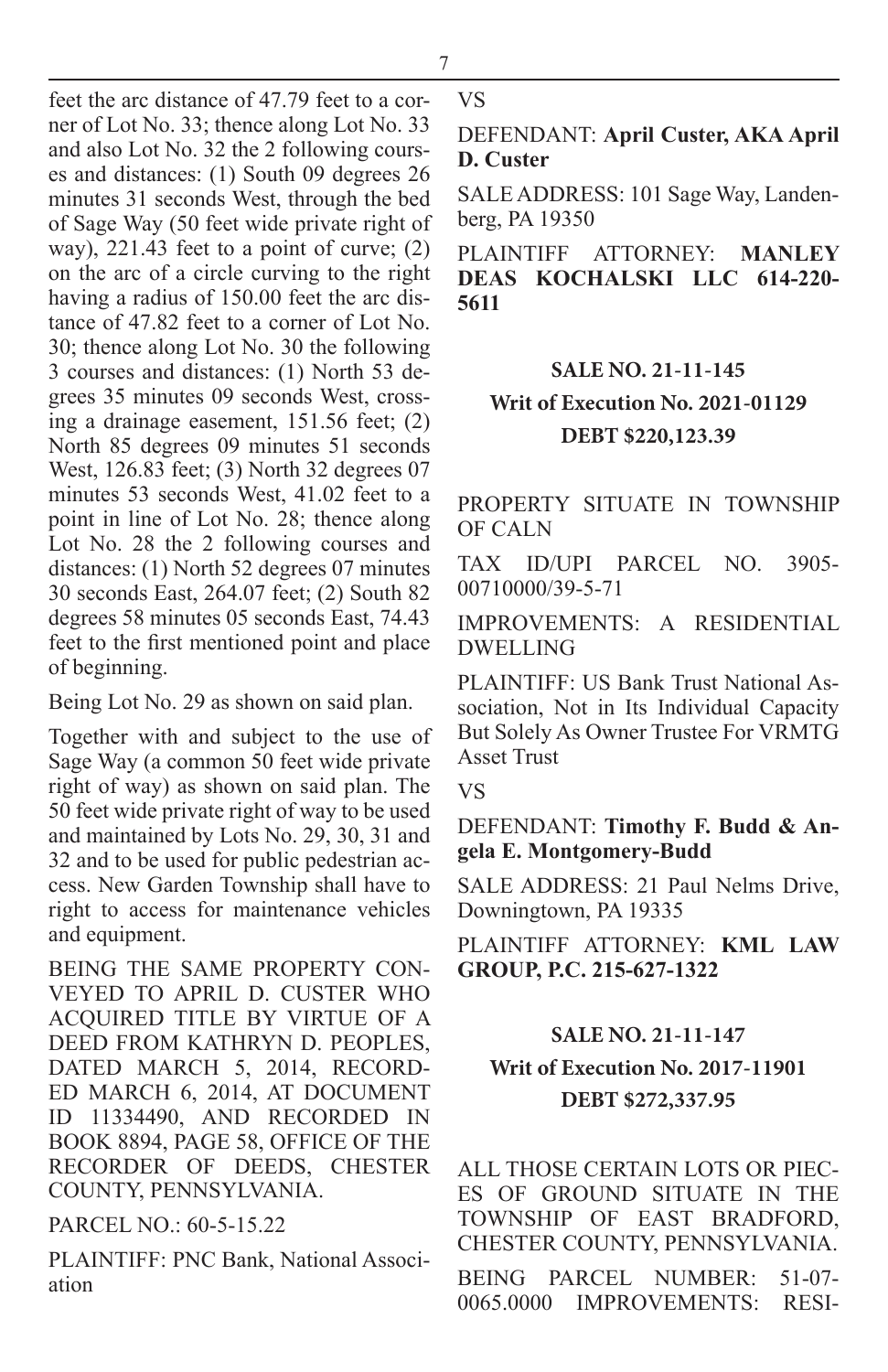#### DENTIAL PROPERTY

IMPROVEMENTS thereon: a residential property PLAINTIFF: James B. Nutter & Company

#### VS

#### DEFENDANT: **Elizabeth Jordan A/K/A Elizabeth Ann Jordan & the United States of America**

SALE ADDRESS: 929 Springwood Drive, West Chester, PA 19382

PLAINTIFF ATTORNEY: **ROBERT-SON, ANSCHUTZ, SCHNEID, CRANE & PARTNERS, PLLC 855-225-6906**

#### **SALE NO. 22-1-6**

# **Writ of Execution No. 2021-01765 DEBT \$1,410,141.84**

ALL THAT CERTAIN lot or piece of ground situate in Caln Township, Chester County, Pennsylvania, and being a portion of the premises conveyed to Grantors by deed from Eugene A. Pollock filed April 14, 1962 and recorded in Chester County Deed Book A-34 at page 384, said portion being more fully described according to a survey made by W. Richard Craig R. S., dated July 21, 1967, as follows:

BEGINNING at a point in the middle of Horseshow Pike (Rt. 322) said point being a corner of land now or late of David S. Beiler; thence from said point of beginning along land of Beiler, North 26 degrees 07 minutes East, 250.62 feet to a point, thence 165.89 feet to a point, thence South 26 degrees 07 minutes West, 300.94 feet to a point in said Horseshow Pike. Thence along the middle of same, North 63 degrees 53 minutes West, 157 feet more or less to the point and place of beginning.

Being the same property conveyed by Deborah D. Becker to ALA Holding, LLC by way of a Deed dated June 8, 2018 and recorded in the Chester County Pennsylvania Recorder of Deeds Office on June 13, 2018 in Book 9758, page 337.

Tax Parcel No. 39-2-27.1

PLAINTIFF: Firstrust Bank

VS

#### DEFENDANT: **ALA Holdings, LLC, ALA Corporation & Angela Anderson**

SALE ADDRESS: 5033 Horseshoe Pk, Downingtown, PA 19335

#### PLAINTIFF ATTORNEY: **STARFIELD & SMITH, P.C. 215-542-7070**

#### **SALE NO. 22-1-11**

# **Writ of Execution No. 2013-05089 DEBT \$823,524.28**

PROPERTY SITUATE IN WEST PIKE-LAND TOWNSHIP

IMPROVEMENTS: A RESIDENTIAL DWELLING

TAX PARCEL # 34-4-260

PLAINTIFF: U.S. Bank National Association, as Trustee for Harborview Mortgage Loan Trust 2005-3, Mortgage Loan Pass-Through Certificates, Series 2005-3

#### VS

DEFENDANT: **Tracy E. Beaver-McKeon & Michael McKeon**

SALE ADDRESS: 1707 Chantilly Lane, Chester Springs, PA 19425

PLAINTIFF ATTORNEY: **KML LAW GROUP, P.C. 215-627-1322**

# **SALE NO. 22-1-15 Writ of Execution No. 2019-04049 DEBT \$10,606.31**

#### PROPERTY SITUATE IN WEST BRAN-DYWINE TOWNSHIP

IMPROVEMENTS: A RESIDENTIAL DWELLING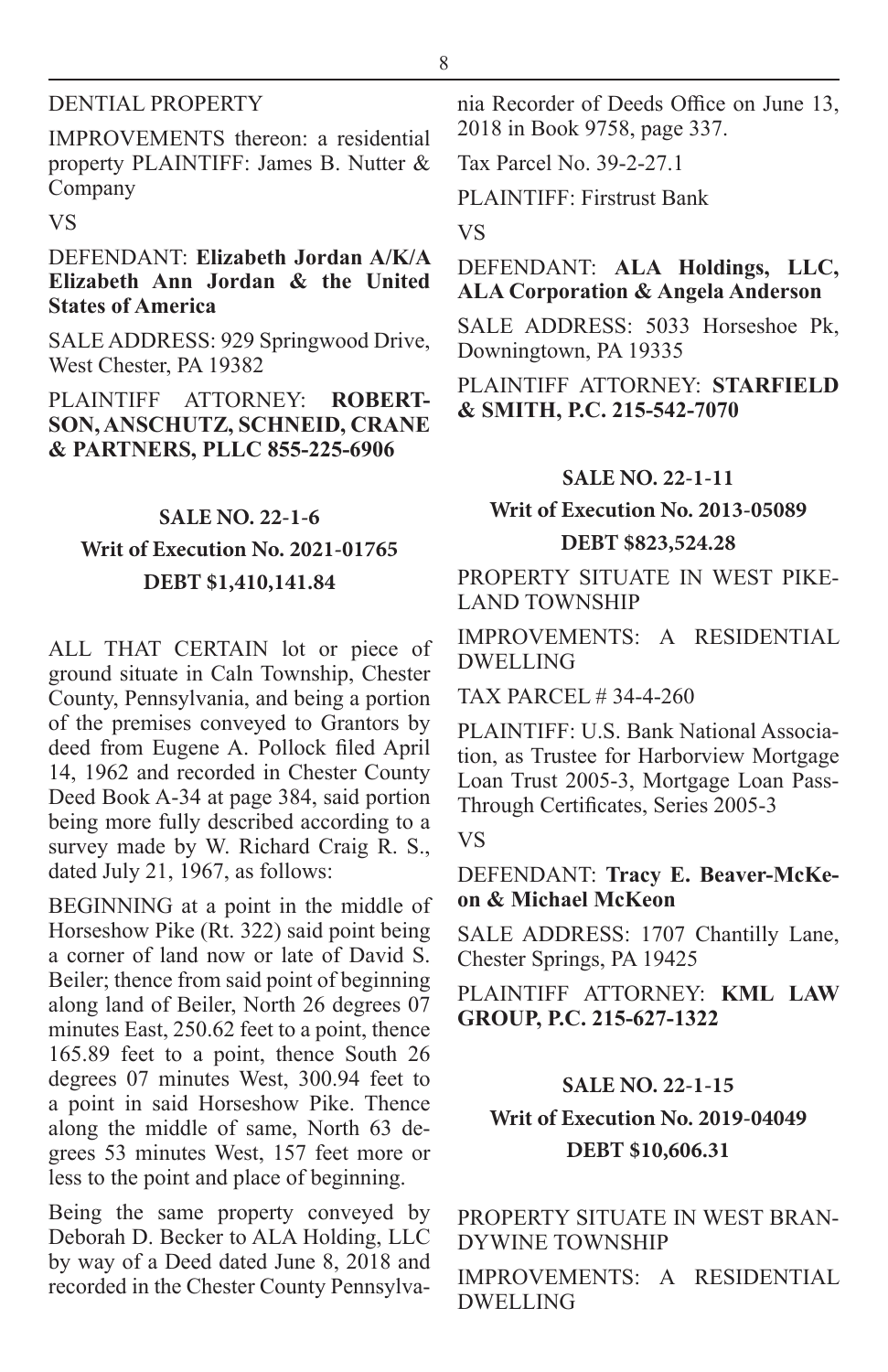#### TAX PARCEL # 29-7-151.1J

PLAINTIFF: M&T Bank S/B/M To Elmwood Federal Savings Bank

#### VS

#### DEFENDANT: **Susie L. Cason & David F. Curtiss**

SALE ADDRESS: 180 Main Lin Road aka 31 Main Lin Drive, Coatesville, PA 19320

#### PLAINTIFF ATTORNEY: **KML LAW GROUP, P.C. 215-627-1322**

# **SALE NO. 22-1-16 Writ of Execution No. 2019-08856 DEBT \$311,536.34**

ALL THAT CERTAIN, MESSAGE, LOT OR PIECE OF LAND SITUATE ON, IN THE TOWNSHIP OF CHARLESTOWN, COUNTY OF CHESTER, STATE OF PENNSYLVANIA, BOUNDED AND DE-SCRIBED, AS FOLLOWS, TO WIT:

All that certain lot or piece of ground, hereditaments and appurtenances, Situate in the Township of Charlestown, County of Chester and Commonwealth of Pennsylvania, bounded and described according to a Plan of Property of Charlestown Oaks, made by Pennoni Associates, Philadelphia, PA, dated 2/3/1992, last revised 4/1999 and recorded 12/21/1999 in plan File No. 15204 as follows, to wit:

Beginning at a point on the North side of Tudor Court cul-de-sac, said point being a corner of Lot No. 139 as shown on said Plan; thence extending from said beginning point along Lot No. 139, North 49 degrees 20 minutes, 10 seconds West, 130 feet to a point in Line of Lot "C"; thence extending along same North 40 degrees 39 minutes 50 seconds East, 24 feet to a point, a corner of Lot No. 137; thence extending along same South 49 degrees 20 minutes 10 seconds East, 136.5 feet to a point of curve on the North side of Tudor Court;

thence extending along same on the arc of a circle curving to the left, having a radius of 50 feet, the arc distance of 25.13 feet to the first mentioned point and place of beginning.

Being Lot No. 138 as shown on said Plan.

BEING THE SAME PROPERTY CON-VEYED TO VIKRAM CHANDRAKANT PUROHIT AND POOJA VIKRAM PURO-HIT WHO ACQUIRED TITLE BY VIR-TUE OF A DEED FROM NARAYANAN RAJAMANI AND LAKSHMI GIRIDHA-RAN, DATED SEPTEMBER 19, 2014, RECORDED SEPTEMBER 22, 2014, AT DOCUMENT ID 11366945, AND RECORDED IN BOOK 8988, PAGE 1356, OFFICE OF THE RECORDER OF DEEDS, CHESTER COUNTY, PENN-SYLVANIA.

TAX PARCEL NO.: 35-03-0271

PLAINTIFF: Wells Fargo Bank, N.A.

VS

DEFENDANT: **Vikram Purohit, AKA Vikram Chandrakant Purohit & Pooja Vikram Purohit**

SALE ADDRESS: 121 Tudor Court, Malvern, PA 19355

PLAINTIFF ATTORNEY: **MANLEY DEAS KOCHALSKI LLC 614-220- 5611**